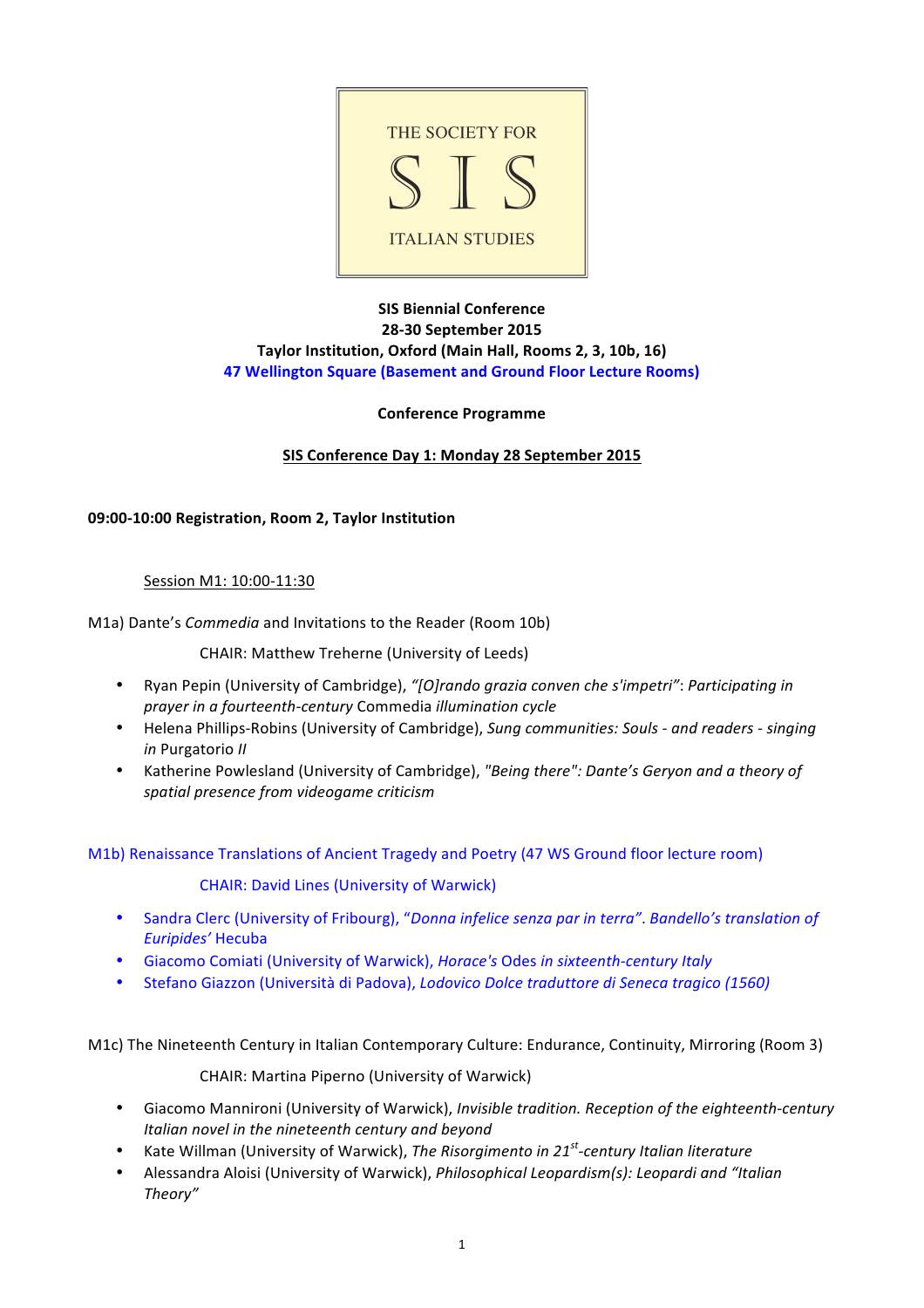M1d) Critica al femminile. Spunti di critica letteraria in controcanto (Room 16)

CHAIR: Maria Bonaria Urban (University of Amsterdam)

- Elena Porciani (Seconda Università di Napoli), *La teoria del romanzo di Elsa Morante*
- Arianna Ceschin (Università Ca' Foscari di Venezia), *Paola Masino e la critica alla cultura novecentesca*
- Carmela Pierini (University of St Andrews), *Teorie sul romanzo: la "costante morale" nella critica di Anna Banti*

M1e) Laughter and Tragedy in Italian Modernist Fiction (47 WS Basement lecture room)

# CHAIR: Roberto Bonci (University of Oxford)

- Jeanne Mathieu-Lessard (University of Toronto), *Laughing behind bars: How Italian humoristic characters laugh through imprisonment*
- Alberto Godioli (University of Edinburgh), "Un fenomeno di sdoppiamento": Laughter, pathos, and *bi-logic in Italian Modernism*
- Valentino Baldi (University of Malta), *Ridere del mondo per distruggerlo. Aggressività e* rappresentazione caricaturale in Pirandello, Svevo, Tozzi, Gadda

# Session M2: 11:40-13:10

M2a) Current Studies in Dante's *Monarchia* and *Epistles* (Room 3)

CHAIR: Anna Pegoretti (University of Warwick)

- Gabriella Addivinola (Université de Savoie), De potentia: Noetic elements in Dante's description of *the human community*
- Claire Honess (University of Leeds), *Re-evaluating Dante's* Letters
- Paola Nasti (University of Reading), *Interpretation and the Bible in the* Monarchia

M2b) Italian Academies 1450-1700: Knowledge, Culture and Networks (47 WS Ground floor lecture room)

#### CHAIR: Lisa Sampson (University of Reading)

- Richard Andrews (University of Leeds), *The "Ambivalent Peasant"* in the drama of the Sienese *Congrega dei Rozzi*
- Martina Bonciani (Università Ca' Foscari di Venezia), *Accademie dell'entroterra Veneto fra eresia, magia e scienza*
- Luca Beltrami (Università di Genova), *Amore, poesia e* furor *nel dibattito accademico tra fine Cinquecento e inizio Seicento*

M2c) The Poetics of Decadence in Fin de Siècle Italy (Room 10b)

CHAIR: Stefano Evangelista (Durham University)

- Elisabetta Selmi (Università di Padova), *Presenze e caratteri del misticismo cristiano nelle poetiche italiane di fine Ottocento*
- Valeria Giannantonio (Università G. d'Annunzio Chieti-Pescara), *Tra materialismo e spiritualismo: le voci del dissenso nella letteratura italiana fin de siècle*
- Stefano Bragato (University of Reading), *Decadenza e conoscenza in Gabriele d'Annunzio*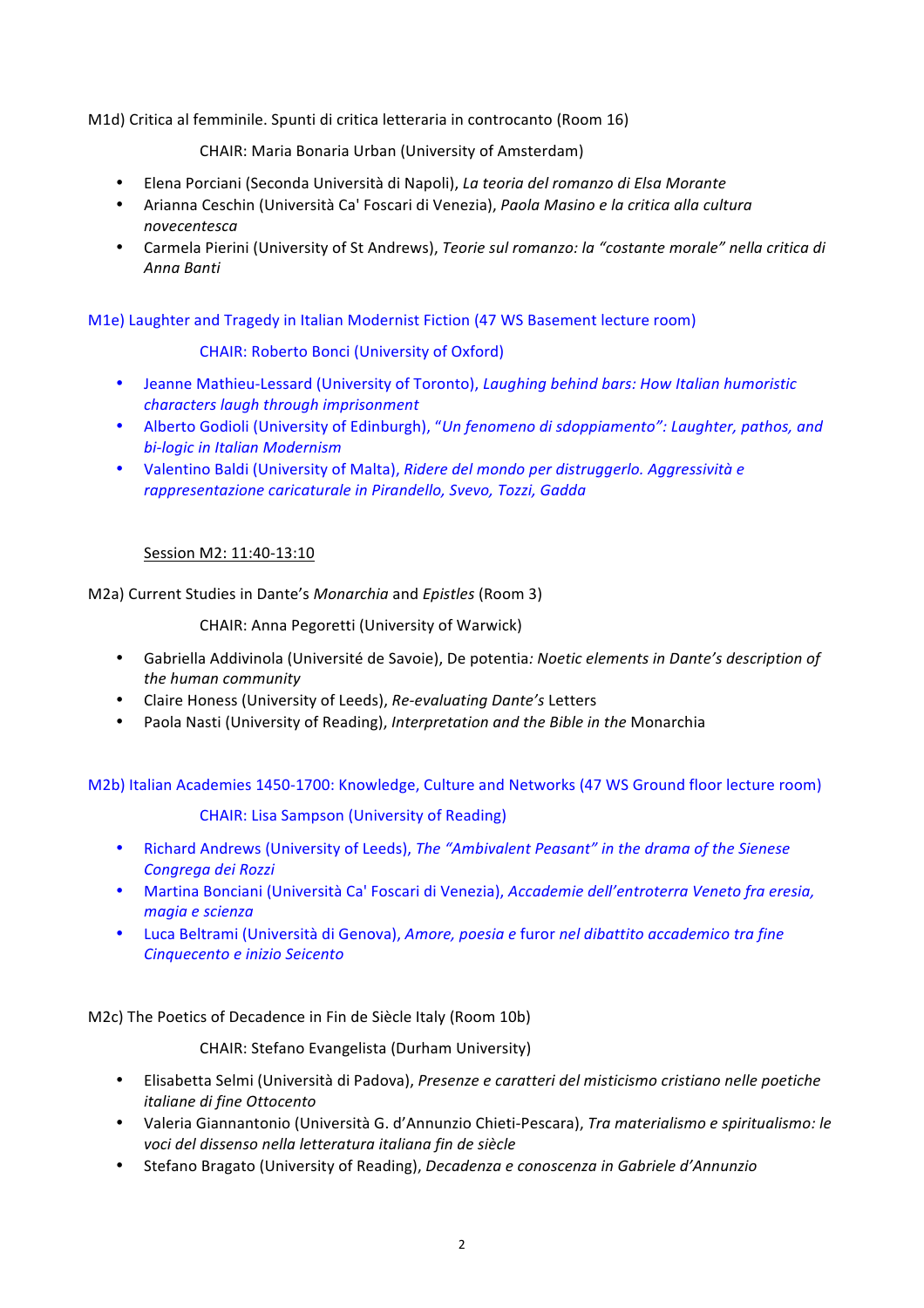M2d) Italian Feminist Popular Fiction (Room 16)

CHAIR: Alessia Risi (University of Cork)

- Eleonora Lima (University of Wisconsin-Madison), *Joke's on You, Female Audience:* Una Mamma Imperfetta *and its politics of irony*
- Giulia Iannuzzi (Università di Trieste), Women's space / Women in space: Gendering Italian science *fiction*
- Piera Carroli (Australian National University, Canberra), *Marilù Oliva's trilogy* La Guerrera: A noir *revolution*

M2e) Questioning Elements of Italianità (47 WS Basement lecture room)

CHAIR: Loredana Polezzi (University of Warwick)

- Jacopo Colombini (University of St Andrews), *The Archivio Memorie Migranti. Questioning Italianness and constructing new shared memories*
- Gioia Panzarella (University of Warwick), *Migration literature on Italian TV*
- Georgia Wall (University of Warwick), *Nostalgia and Italianità: A question of age?*

# **13:10-14:00 Lunch**

# Session M3: 14:00-15:30

M3a) *Orlando furioso* Before and After it Became a Classic (47 WS Ground floor lecture room)

CHAIR: Stefano Jossa (Royal Holloway, University of London)

- Marco Dorigatti (University of Oxford), Orlando furioso: The first 500 years
- Maria Paylova (University of Oxford), *The 1516* Orlando furioso *and its chivalric roots*
- Maria Irene Torregrossa (Università di Genova), The 1521 Orlando furioso

M3b) Re-reading Eugenio Montale: Evolution and Legacy from 1925 to the Present (Room 16)

CHAIR: Emanuela Tandello (University of Oxford)

- Ilena Antici (Université Paris-Est Créteil Val de Marne), *Incroci temporali e epifania condivisa dagli* Ossi *alla* Bufera
- Maria Borio (Università per Stranieri di Siena), *Poesia-ponte:* Satura *e la poesia italiana del secondo Novecento*
- Francesco Giusti (Johann Wolfgang Goethe-Universität Frankfurt am Main), *Che importa chi parla? Il soggetto in ascolto del Diario del '71 e del '72*

M3c) Shakespearean Characters in Italian Literature (in memory of Jane Dunnett) (Room 3)

CHAIR: Giuseppe Stellardi (University of Oxford)

- Enza De Francisci (UCL), *Giovanni Grasso: The "Other" Othello in London*
- Enrica Ferrara (Trinity College Dublin), *The Shakespearean character and the metaphor of the author-actor in Elio Vittorini*
- Matthew Mild (Bangor University), The wicked Santacrocean Desdemona in purple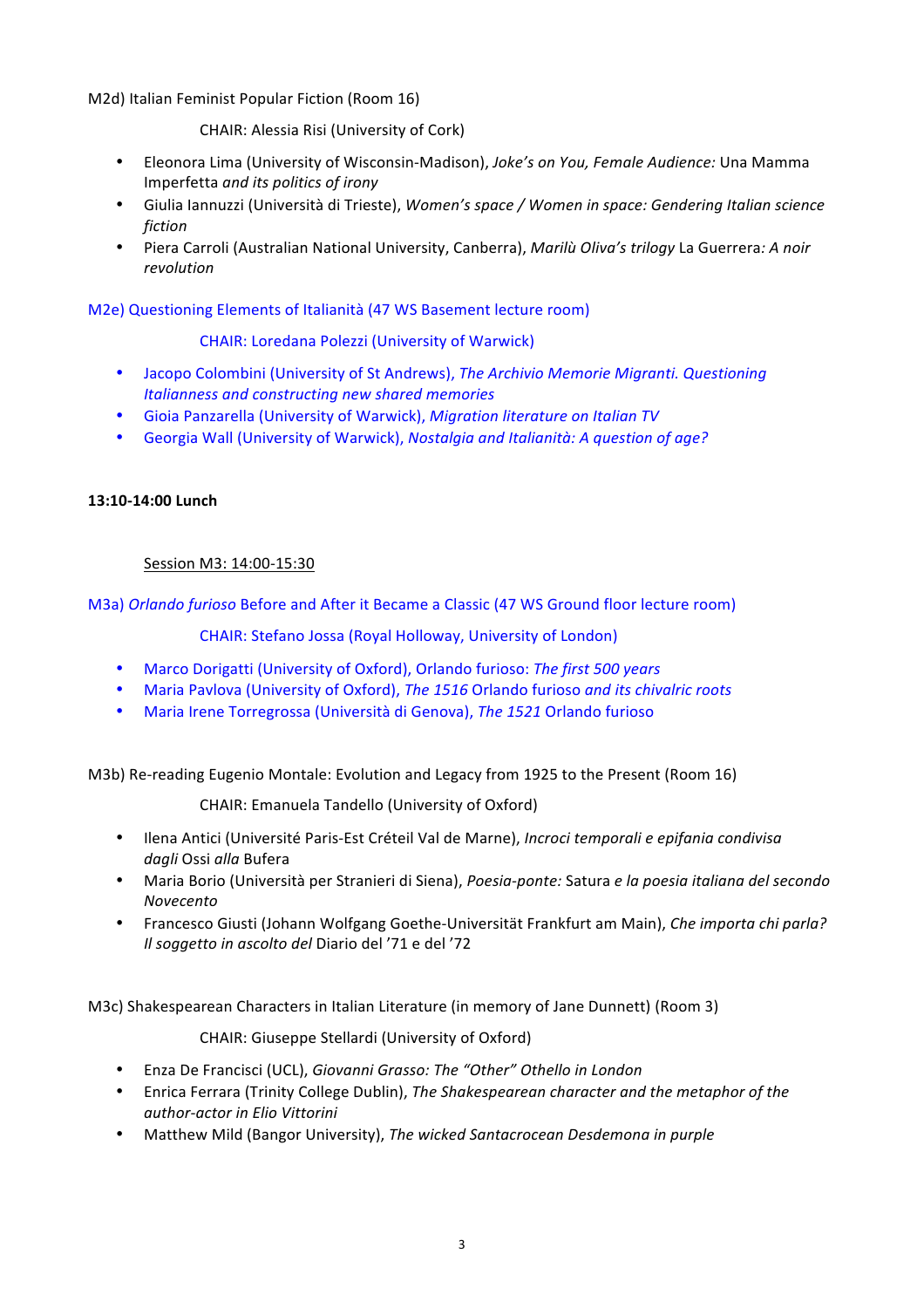# M3d) Roundtable: Transnationalizing Modern Languages: Mobility, Identity and Translation in Modern Italian Cultures (Main hall)

CHAIR: Loredana Polezzi (University of Warwick)

- Jennifer Burns (University of Warwick)
- Charles Burdett (University of Bristol)
- Barbara Spadaro (University of Bristol)

# **15:30-16:00 Break**

# Session M4: 16:00-17:30

M4a) The Diffusion of Philosophy in Dante's Florence (Room 3)

CHAIR: Simon Gilson (University of Warwick)

- Giuseppe Ledda (Università di Bologna), *Dante, Aristotele e gli occhi del pipistrello: un'immagine filosofica nella cultura medievale*
- Luca Lombardo (University of Notre Dame), *Donna Filosofia e sue declinazioni allegoriche: prosa e poesia in volgare a Firenze nel tardo Duecento*
- Gaia Tomazzoli (Università Ca' Foscari di Venezia), *Beyond rhetoric: Some philosophical sources for Dante's figurative language*
- M4b) Rediscovered Voices and New Interpretations of the *querelle des femmes* in Early Modern Italy (Room 16)

CHAIR: Lisa Sampson (University of Reading)

- Francesco Lucioli (Villa I Tatti, The Harvard University Center for Italian Renaissance Studies), *Una ritrovata polemica padovana di fine Cinquecento*
- Paola Ugolini (University at Buffalo, SUNY), Uses of the querelle: The employment of anti*feminist* topoi *in anti-court writings*

# M4c) Italian Gothic (47 WS Basement lecture room)

CHAIR: Fabio Camilletti (University of Warwick)

- Harriet Boyd-Bennett (University of Oxford), *Gothic opera: Hearing Englishness in Britten's* The Turn of the Screw, 1954
- Paola Roccella (University of Warwick), *Magic, necromancy and femininity in Landolfi*
- Fabrizio Di Maio (University of Birmingham), *Gothic features in Tommaso Landolfi's works*

M4d) Catholic Church and Social Media: Between Censorship and Endorsement (1936-1963) (Room 10b)

CHAIR: Monica Jansen (Utrecht University)

- Matteo Brera (Utrecht University), "Materna etiam cura solicitudineque vigilanti": Social media, *ecclesiastical forbiddance and papal endorsement (1930-1957)*
- Giuseppe Prigiotti (Duke University), *The power of cinema and propaganda beyond censorship in Pius XI's* Vigilanti Cura *(1936)*
- Federico Ruozzi (Università di Modena e Reggio Emilia), *Index televisiorum prohibitorum*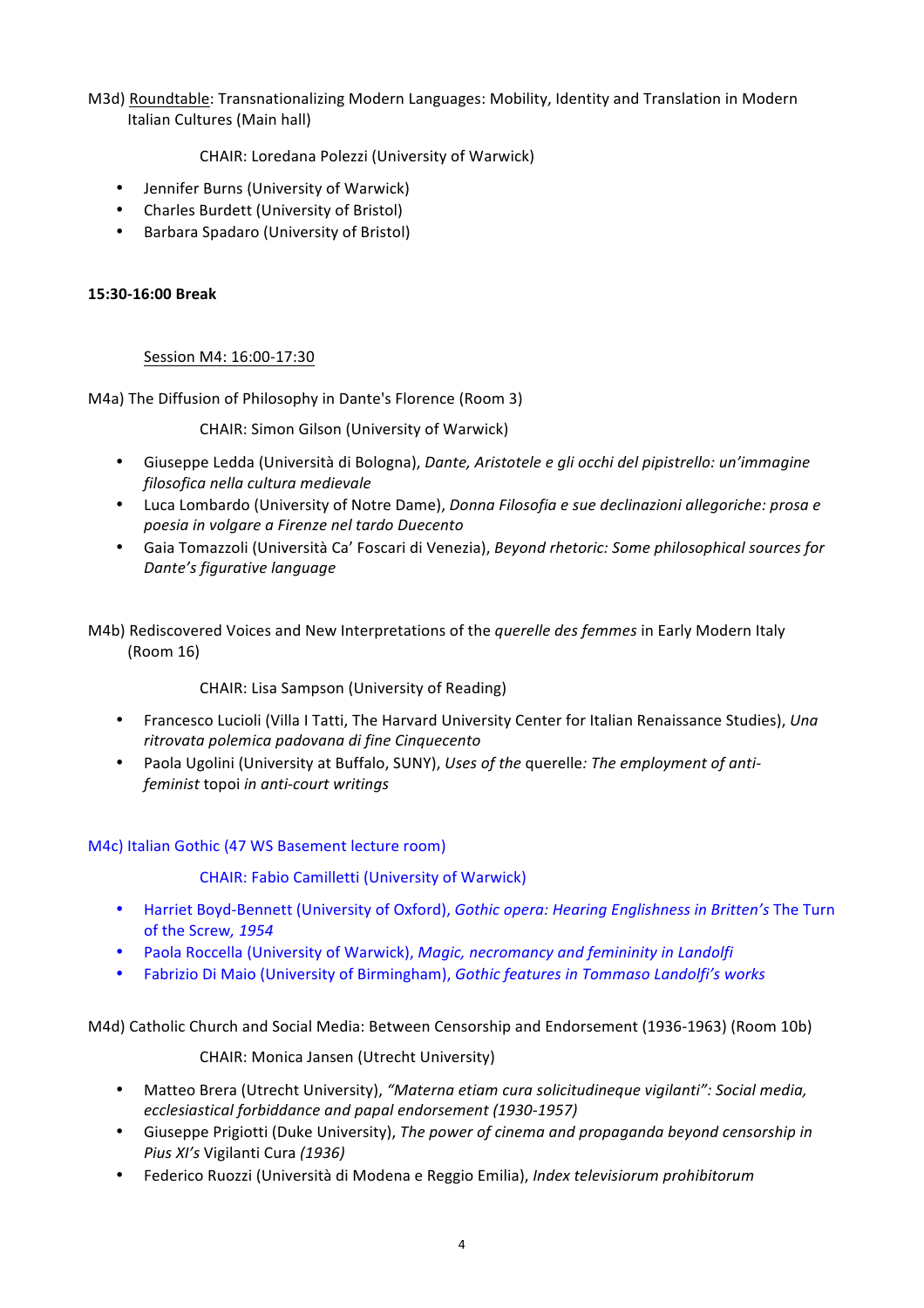M4e) "Sovrane prove di traduttrici in versi (e non)": Women and Translation in 20<sup>th</sup>-Century Italian Literature (47 WS Ground floor lecture room)

CHAIR: Nicola Gardini (University of Oxford)

- Caterina Paoli (University of Oxford), *Giovanna Bemporad's early poetic translations of Greek tragedy*
- Teresa Franco (University of Oxford), "Being Born Twice": Sylvia Plath's novel in Italian translations
- Cecilia Piantanida (University of Oxford), *From icon to text: The role of sexuality in 20<sup>th</sup>-century Italian translations of Sappho*
- 17.40-17.45: Martin McLaughlin (University of Oxford): Welcome and preliminary announcements (Main Hall)

17:45-18:45 Keynote 1: Zygmunt G. Barański (University of Notre Dame), *On Dante's Trail* (Main hall)

### **19:00-20:30 Wine Reception, Blackwell's Bookshop, 48-51 Broad Street**

**21:00 Latin Compline in Honour of Dante's 750<sup>th</sup> Birthday, with readings from Dante's works (Worcester College Chapel)**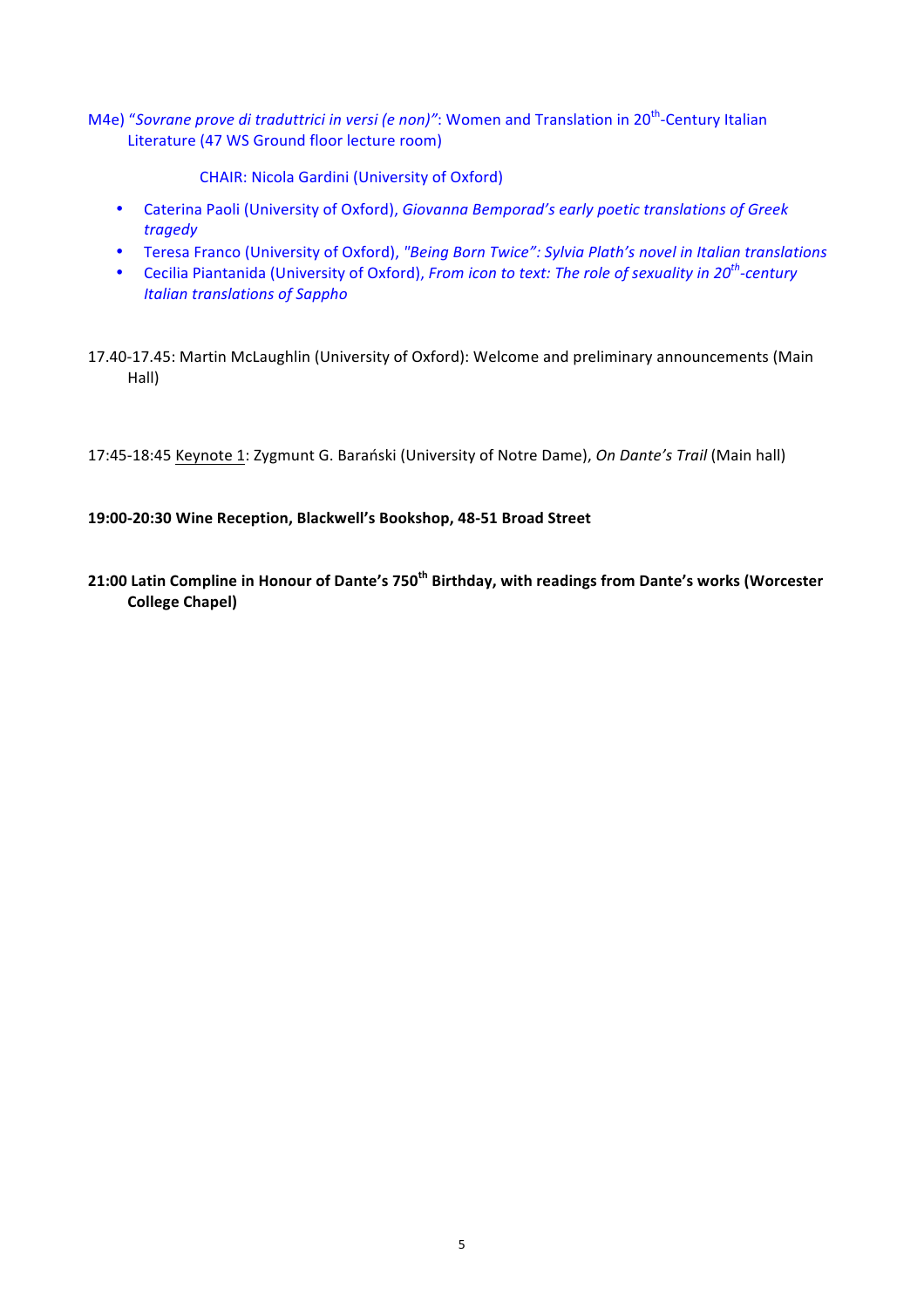# SIS Conference Day 2: Tuesday 29 September 2015

### Session T1: 09:00-10:30

- T1a) Roundtable: New Trends in Medieval and Renaissance Studies, including a launch of The Cambridge *Companion to Boccaccio*, ed. by Guyda Armstrong, Rhiannon Daniels, and Stephen J. Milner (2015) (Main hall)
	- Guyda Armstrong (University of Manchester)
	- Rhiannon Daniels (University of Bristol)
	- Stephen Milner (University of Manchester)

T1b) The Discourse of the Nation in Italian Great War Literature (47 WS Basement lecture room)

CHAIR: Elena Porciani (Seconda Università di Napoli)

- Cristina Savettieri (University of Edinburgh), *Fatherland as Motherland: New perspectives in the study of Italian Great War literature*
- Cristina Gragnani (Temple University, Philadelphia), *World War I letters home from reality to fiction:* Anna Franchi's construction of masculinity and pro-war discourse
- Patrizio Ceccagnoli (University of Kansas), *War veteran trauma and Futurist literature: A gender perspective*

T1c) The Works of Elena Ferrante (Room 10b)

CHAIR: Ann Caesar (University of Warwick)

- Tiziana De Rogatis (Università di Siena), *New forms of female subjectivity in* L'amore molesto, I giorni dell'abbandono *and* La figlia oscura
- Katrin Wehling-Giorgi (Durham University), *Power structures and violence in Goliarda Sapienza's and Elena Ferrante's works*
- Olivia Santovetti (University of Leeds), *Reading and writing in the Neapolitan novel cycle: From*  L'amica geniale (2011) to Storia della bambina perduta (2014)

T1d) Renegotiating Myths of Contemporary Italian Culture (47 WS Ground floor lecture room)

#### CHAIR: Rachel Haworth (University of Hull)

- Clara Cotroneo (University of Bangor), *Reshaping counter-resistance identity in the memory of its combatants*
- Cecilia Brioni (University of Hull), "C'è un ragazzo che come me": The (non-)growing up of 1960s giovani *music stars*
- Riccardo Orlandi (University of Hull), *Rethinking* cantautori *as* intellettuali. The case of Fabrizio De *André*

**10:30-11:00 Break**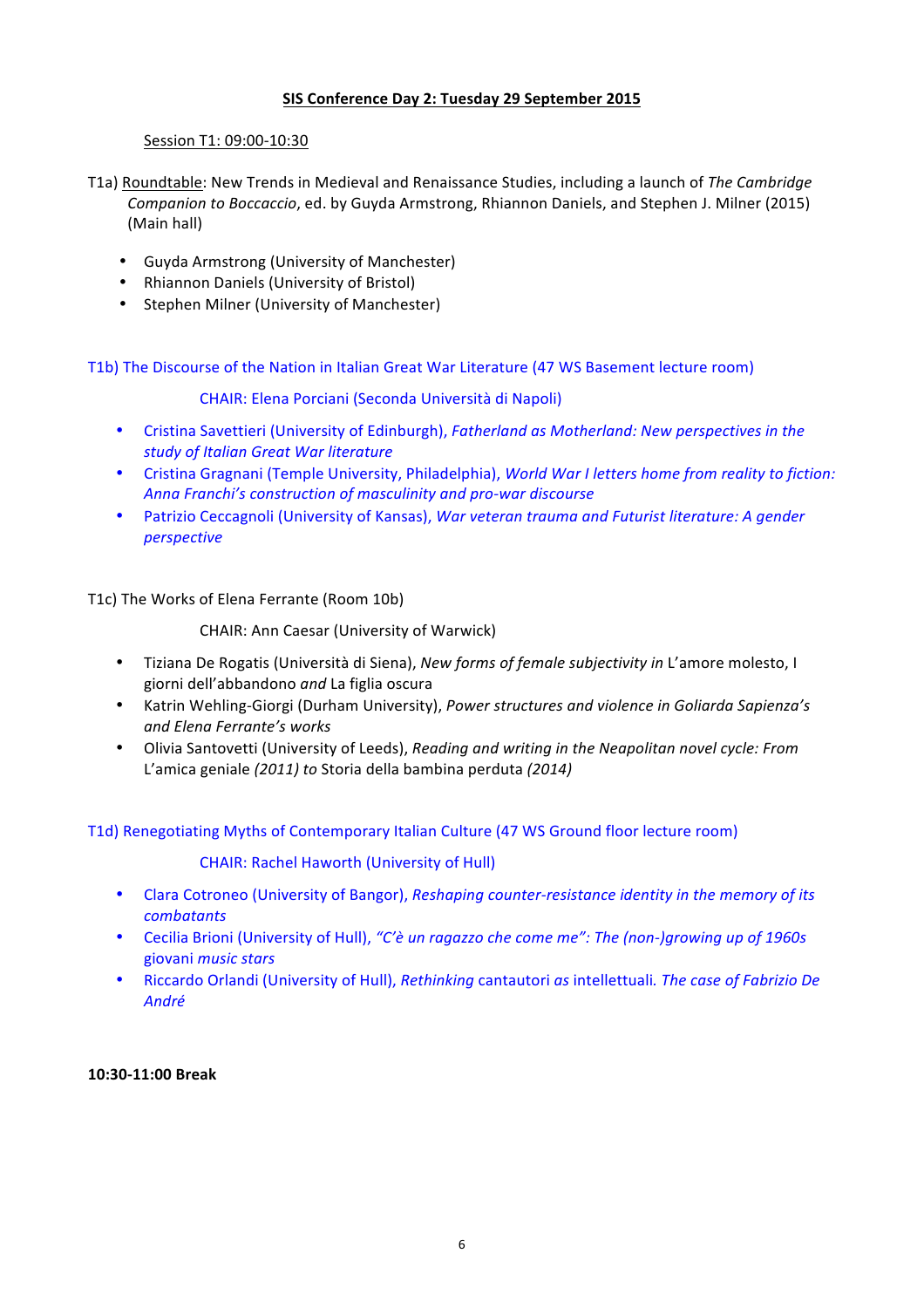# Session T2: 11:00-12:30

T2a) Hybridisation of Poetic Forms and Genres in the Late Renaissance (Room 10b)

CHAIR: Marco Faini (University of Cambridge)

- Federica Pich (University of Leeds), *Poems in letters and letters in poems: Some examples from the late sixteenth century*
- Francesco Venturi (Durham University), *Imitative strategies and shifting genres in Renaissance poetry*
- Carlo Caruso (Durham University), *Epigrammatizing lyric poetry*

T2b) Roundtable: Giorgio Bassani (Main hall)

CHAIR: Elena Lombardi (University of Oxford)

- Sergio Parussa (Wellesley College)
- Paola Bassani Pacht (Fondazione G. Bassani, Ferrara)

T2c) Luigi Ghirri's Photography and its Legacy (Room 16)

CHAIR: Robert Lumley (UCL)

- Paolo Barbaro (Centro Studi Archivio della Comunicazione, Università di Parma), *Luigi Ghirri: verso una visione comune*
- Jacopo Benci (British School at Rome), *Towards the "landscape turn" – Luigi Ghirri, 1979-1983*
- Tania Rossetto (Università di Padova), *Luigi Ghirri's map portrayals as sources for new cartographic epistemologies*

#### **12:30-13:30 Lunch**

#### Session T3: 13:30-15:00

T3a) Current Trends in the Study of Dante's Minor Works (Room 10b)

CHAIR: Paola Nasti (University of Reading)

- Giulia Gaimari (UCL), *Discerning light: Judgment and discretion in Dante's early works*
- Tristan Kay (University of Bristol), *Dante's Cavalcantian relapse: The "Pargoletta" sequence and the* Commedia
- Catherine Keen (UCL), *New lives of Dante's* Vita Nova *lyrics: Material translations and selections*

T3b) Vernacular Philosophy in the Renaissance (47 WS Ground floor lecture room)

CHAIR: David Lines (University of Warwick)

- Alessio Cotugno (University of Warwick), *Sperone Speroni and Alessandro Piccolomini on love*, *family, and education: Forms of philosophical discourse in Renaissance Italy*
- Marco Sgarbi (Università Ca' Foscari di Venezia), *What does a Renaissance Aristotelian look like? Alessandro Piccolomini and Galileo Galilei*
- Cecilia Muratori (University of Warwick), *The body speaks Italian: Giuseppe Liceti's* La nobiltà de' principali membri dell'Huomo *(1590)*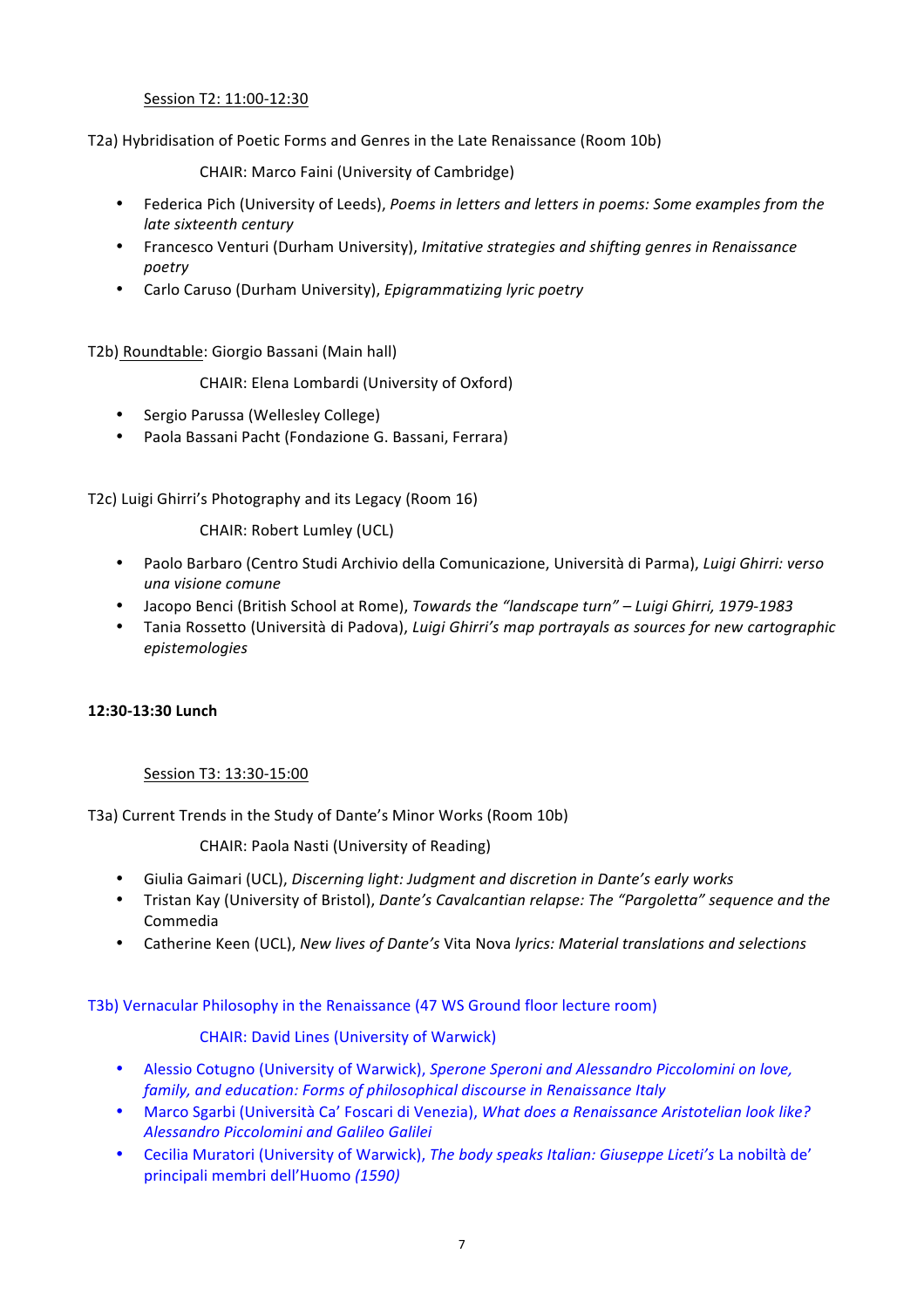T3c) The Lost Italian Audience: Approaches to Cinema-Going Memories in the 1950s (Room 3)

CHAIR: Guido Bonsaver (University of Oxford)

- Silvia Dibeltulo (Oxford Brookes University), *The Italian Cinema Audiences project: An overview*
- Daniela Treveri Gennari (Oxford Brookes University), *Remembering cinema through the filter of language: An audience case study in 1950s Rome*
- Sarah Culhane (University of Bristol), *Female stardom and the absent audience: How Italian cinema audiences remember female stars*

T3d) Giorgio Pressburger (Room 16)

CHAIR: Natalie Dupré (KU Leuven)

- Alessandra Diazzi (University of Cambridge), Acheronta movebo*: catabasi e modelli psicoanalitici in Giorgio Pressburger, Giorgio Manganelli e Edoardo Sanguineti*
- Gabriella Caponi-Doherty (University College Cork), *Pressburger versus Pirandello: un confronto*
- Inge Lanslots (KU Leuven), *Pressburger e il suo cammino dantesco terapeutico*

T3e) i) 13:30-14:00. Marco Delogu (Director of the Italian Cultural Institute, London), 3 (+1) piccole storie a *proposito di scrittori italiani* (Main hall)

ii) 14:00-15:00. Roundtable on Impact (Main hall)

CHAIR: Matthew Treherne (University of Leeds)

- Ann Caesar (University of Warwick)
- Martin McLaughlin (University of Oxford)
- Charles Burdett (University of Bristol)
- Abigail Brundin (University of Cambridge)

#### **15:00-15:30 Break**

Session T4: 15:30-17:00

T4a) Dante's Body Images (47 WS Ground floor lecture room)

CHAIR: Manuele Gragnolati (University of Oxford)

- Heather Webb (University of Cambridge), *On the materiality of the face in Dante's* Paradiso
- Nicolò Crisafi (University of Oxford), *Spiritual fires and literal bodies: The rhetorics of corporal punishment*
- David Bowe (University of Oxford), *Writing as bodies as writing*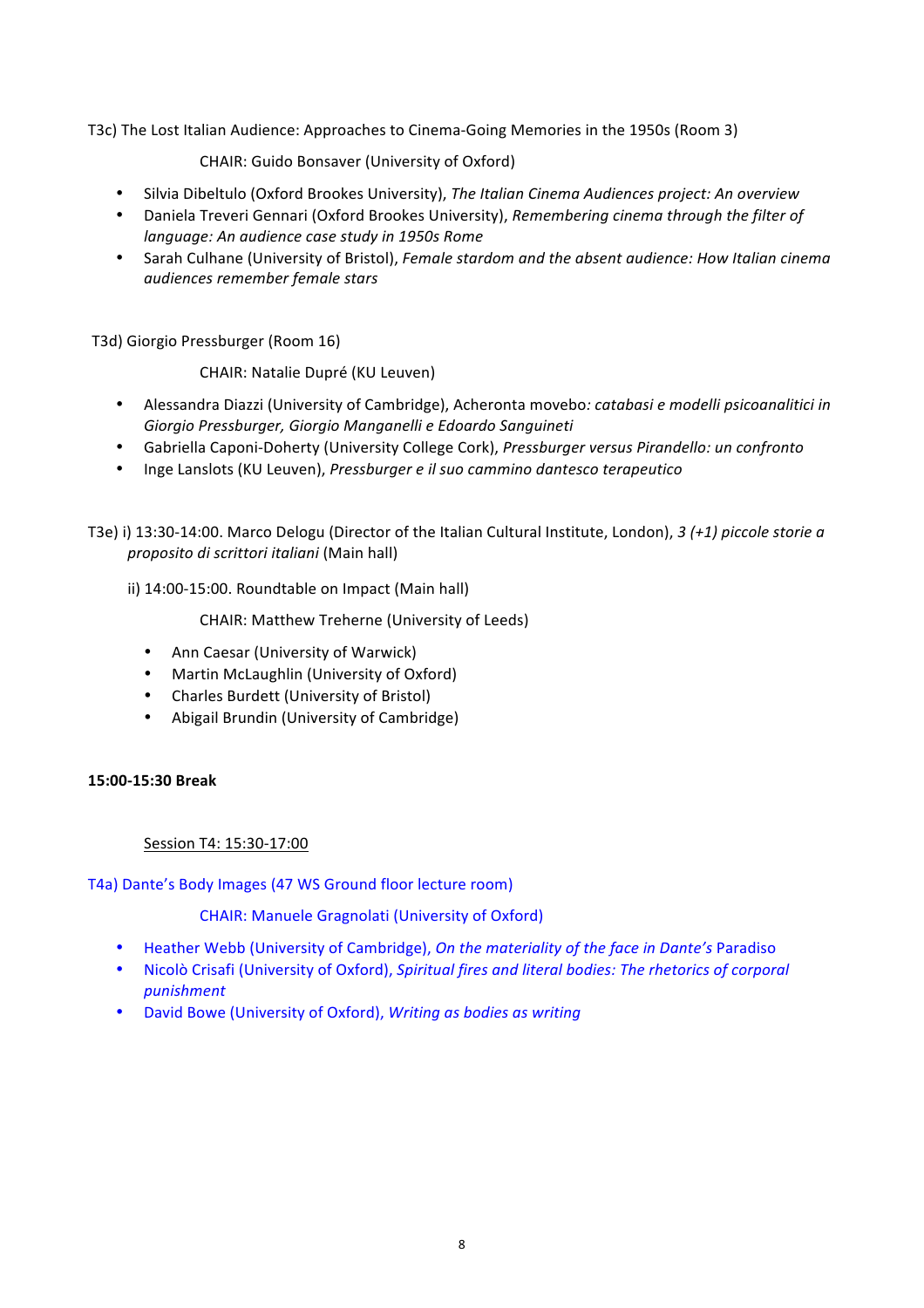# T4b) Texts, Practices and Household Devotion in Renaissance Italy (47 WS Basement lecture room)

CHAIR: Matthew Treherne (University of Leeds)

- Abigail Brundin (University of Cambridge), "Domestic" reading in Renaissance convents
- Marco Faini (University of Cambridge), *Saints and charlatans: Devotion, folklore and the piazza in* early modern Italy: The case of the Marche
- Alessia Meneghin (University of Cambridge), "*Me fu portato uno putto maschio trovato nella maestà del detto castello": Piety, devotional practices, and foundling institutions in Fabriano. The Brefotrofio del Buon Gesù and the Libro dei Butati (1580-1603)*

T4c) Manuscripts Relating to Verismo: Critical Editions and New Textual Perspectives (Room 16)

CHAIR: Rosario Castelli (Università di Catania)

- Margherita Verdirame (Università di Catania), *Giovanni Verga's* I Carbonari della montagna *and* Tigre reale: Textual criticism and editorial problems
- Agnese Amaduri (Università di Catania), I Viceré by Federico De Roberto: The genesis of the novel *through the unpublished correspondence with the publisher Carlo Chiesa*
- Luciano Longo (Università di Palermo), *The "insane" manuscript of* I Vicerè *by Federico De Roberto*

T4d) Feminist and/vs Queer Methodologies: Divergences and Alliances (Room 10b)

CHAIR: Serena Bassi (University of Cardiff)

- Charlotte Ross (University of Birmingham), *Amalia Guglielminetti's* "Nora": A queer feminist *avenger*
- Maria Morelli (University of Leicester), A queer encounter: Elsa Morante and Goliarda Sapienza's *feminism(s)*
- Alberica Bazzoni (University of Oxford), *The weak/strong subject: Queer and feminist approaches to the representation of identity in Goliarda Sapienza's narrative*

T4e) Italian Sociolinguistics and Multilingualism (Room 3)

Chair: Martin Maiden (University of Oxford)

- Marco Santello (University of Leeds), *Sociolinguistics and multilingualism: Insights from Italian* speakers in and out of Italy
- Stefania Tufi (University of Liverpool), *Multilingualism and the Linguistic Landscape: The case of Italy*
- Naomi Wells (University of Warwick), *Convivial multilingualism in Bologna: Language as a site of negotiation in a* Centro Interculturale
- 17:10-18:10 Keynote 2: The Sir Isaiah Berlin Lecture: Lina Bolzoni (Scuola Normale Superiore di Pisa), Piaceri *e pericoli della lettura. Il dialogo con gli autori, la scoperta e la costruzione dell'io nel Rinascimento* (Main hall)

# **18:10-19:00 Reception (Room 2)**

# **19:30 Conference Dinner (St Hilda's College)\***

\*We regret that we are unable to accept any new bookings for the conference dinner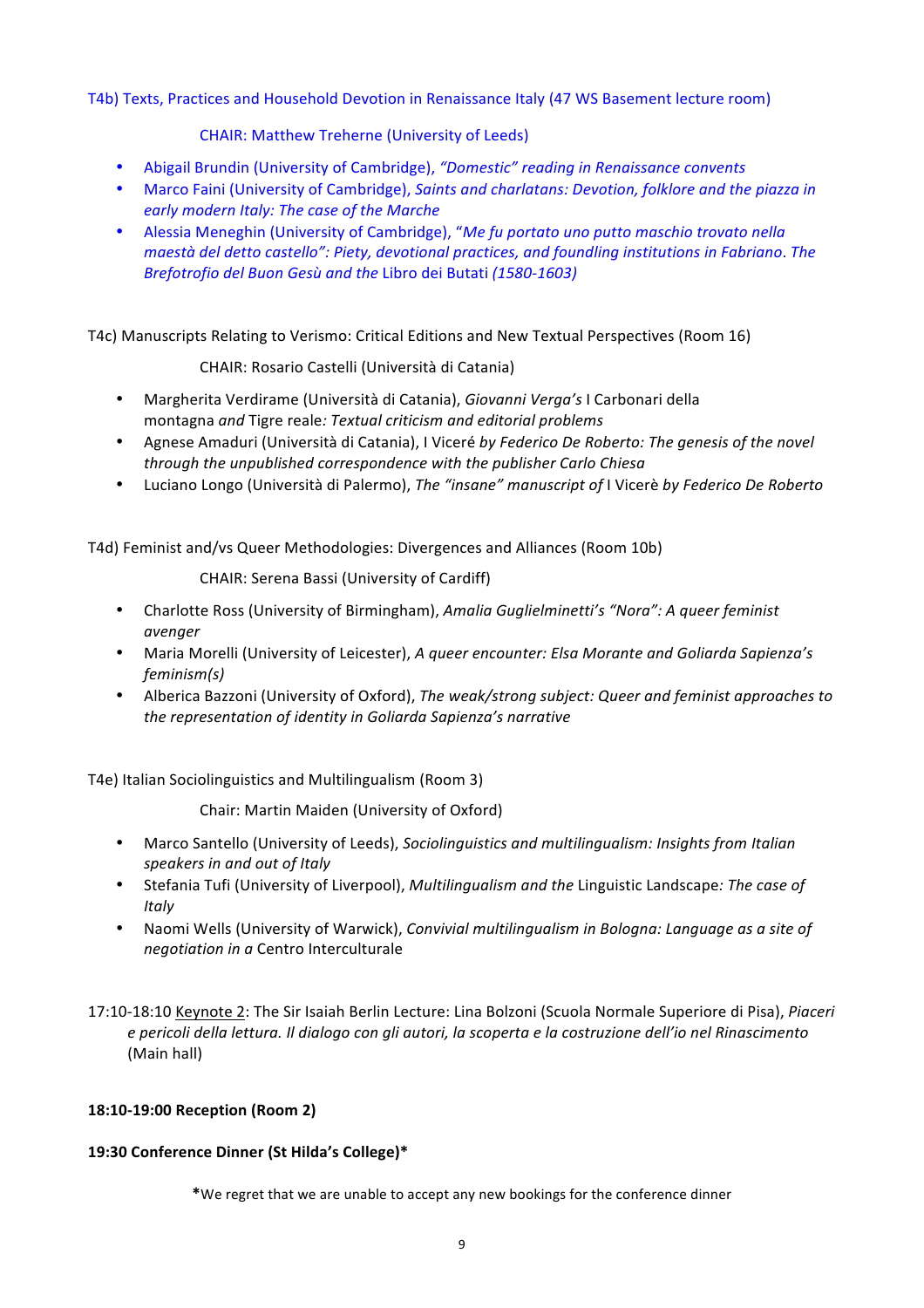# **SIS Conference Day 3: Wednesday 30 September 2015**

# Session W1: 10:00-11:30

W1a) Roundtable: So You've Finished your PhD. Now What? (Main hall)

CHAIR: Claire Honess (University of Leeds)

- Antonio Bibbò (University of Manchester)
- Mila Milani (University of Reading)

W1b) Experimental Narratives: From the Novel to Digital Storytelling (Room 3)

CHAIR: Valentino Baldi (University of Malta)

- Florian Mussgnug (UCL), *Transnational experimental literature*
- Raffaele Donnarumma (Università di Pisa), *Contro il romanzo. Calvino fra anni '60 e '70*
- Emanuela Patti (University of Birmingham), *Literary experimentalism? From the literary heritage to digital storytelling*

W1c) Digital Humanities and Italian Studies (Room 10b)

CHAIR: Massimo Riva (Brown University)

- Monica Zanardo (Università "La Sapienza" di Roma), *Towards the digital edition of manuscript "Alfieri 13": Techniques, tools and problems*
- Paolo Gervasi (Scuola Normale Superiore di Pisa), *Web of meanings. Perspectives on Humanities and semantic web*
- Tiziana Mancinelli (University of Reading), *Rhetorical Annotation Ontology project. A case study: Attilio Bertolucci's* La camera da letto

### **11:30-12:00 Break**

Session W2: 12:00-13:00. Keynote 3: Robert Gordon (University of Cambridge), *Circles of Chance: Luck and Italian Modernism* (Main hall)

#### **13:00-14:00 Lunch**

Session W3: 14:00-15:30

W3a) Improvising Poetry in Renaissance Italy, from the Court to the Piazza (47 WS Basement lecture room)

CHAIR: Richard Andrews (University of Leeds)

- Brian Richardson (University of Leeds), *Improvising lyric verse in the Renaissance: contexts, sources and imitation*
- Francesca Bortoletti (University of Leeds), *The art of improvisation in the Apollonian poet: Stories of performances at the Aragonese court in late fifteenth-century Naples*
- Luca Degl'Innocenti (University of Leeds), "Cantato all'improviso". What did it mean and what did it take to improvise poems in the early modern Italian piazza?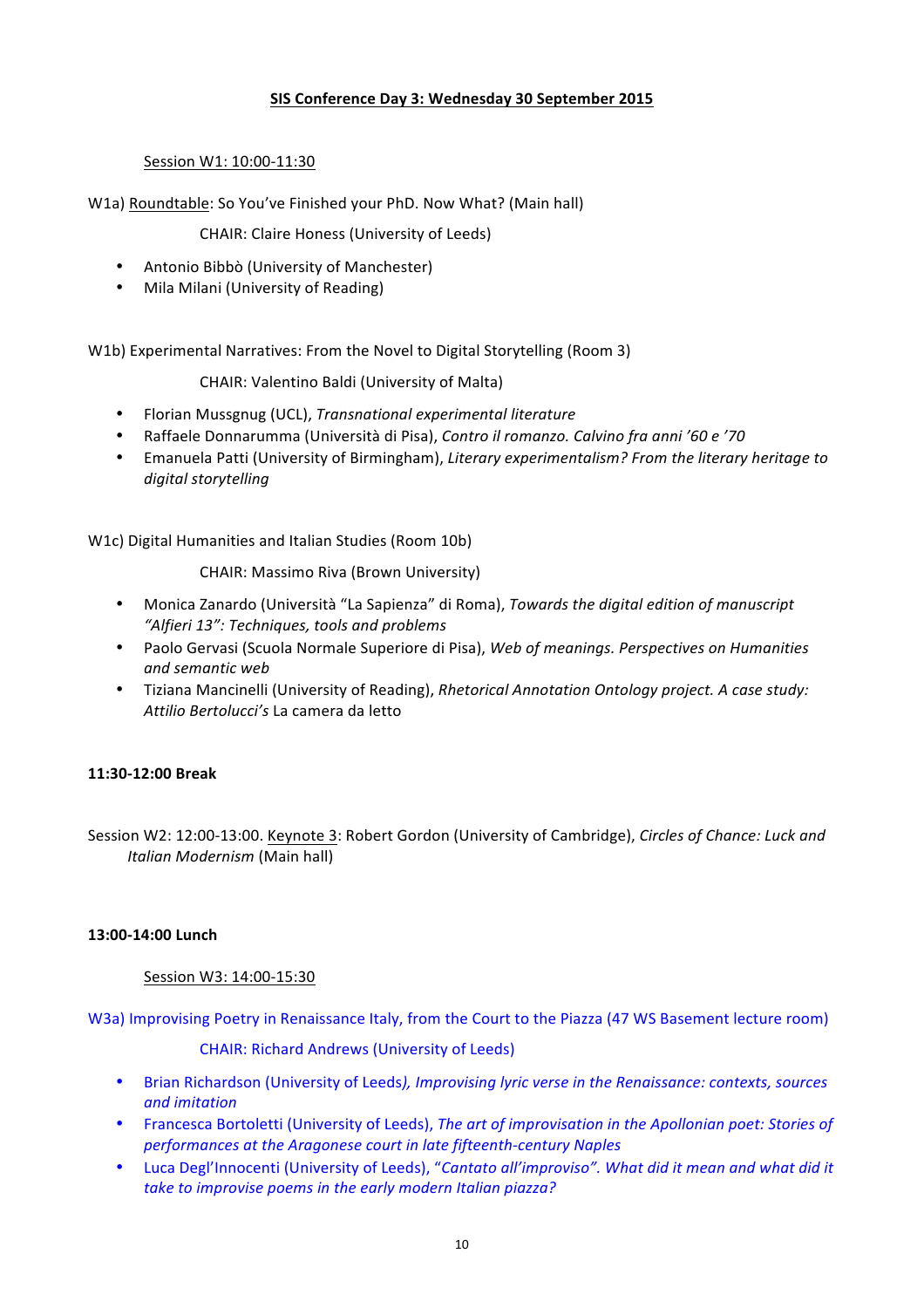W3b) Princely Ideology, Politics and Power in Italian Literature (Room 16)

CHAIR: Barbara Olla (University of Oxford)

- Marta Celati (University of Oxford), *The conspiracy against the "prince": Literature on conspiracies and literature* de principe *in Italian Humanism*
- Christian Del Vento (Université Sorbonne Nouvelle Paris 3), Le "Lettere" e il "Principe" tra Alfieri e *Foscolo*
- Peter D. Thomas (Brunel University, London), *From Dante to Machiavelli: Reverberating* The Prince
- W3c) Roundtable: Italian culture under Fascism: A discussion stemming from Jane Dunnett's posthumously published book: The "mito americano" and Italian Literary Culture Under Fascism (2014) (Main hall)

A few words in memory by Giovanni Pavanelli

CHAIR: Peter Hainsworth (University of Oxford)

- Guido Bonsaver (University of Oxford), *The "American Myth" in Italian literary history*
- Stephen Gundle (University of Warwick), *Glamour, Fascism and the lure of Hollywood*
- John Champagne (University of Penn State), *Il "mito americano" and Fascist era masculinities*

W3d) Re-Writing the Female (Room 10b)

# CHAIR: Emanuela Tandello (University of Oxford)

- Monica Farnetti (Università di Sassari), *Diversamente epiche: le donne sapienti*
- Camilla Skalle (University of Bergen), Le metamorfosi delle sirene
- Gerardina Antelmi (Independent scholar), *La forza del silenzio. Dalla Filomela di Ovidio alla* Lisario *di Antonella Cilento*

W3e) Ethics and Commitment in Contemporary Italy (47 WS Ground floor lecture room)

#### **CHAIR: Florian Mussgnug (UCL)**

- Pierpaolo Antonello (University of Cambridge), *Palinsesti del reale in* Il mio paese *di Daniele Vicari*
- Eugenio Bolongaro (McGill University), Le forme dell'impegno e l'impegno della forma, ossia pour en finir avec le réalisme! *nella fiction Italiana contemporanea*
- Michele Ronchi Stefanati (University College Cork), *Impegno "fantasticante": l'ultima produzione di* Gianni Celati tra Jonathan Swift e Flann O'Brien

#### W3f) Online Learning in the Italian Language Curriculum (Room 3)

CHAIR: Anna Proudfoot (The Open University)

- Enrico Cecconi (University of Bath), *Le potenzialità del web 2.0 per una didattica dell'italiano creativa ed efficace in contesto universitario*
- Marta Kaliska (University of Warsaw), *Lo sviluppo della competenza pragmatica attraverso risorse linguistiche disponibili online*
- Salvatore Campisi (University of Manchester), *L'importanza di farsi le giuste domande e di fare rete per imparare (meglio) l'italiano*

**15:30-16:00 Break**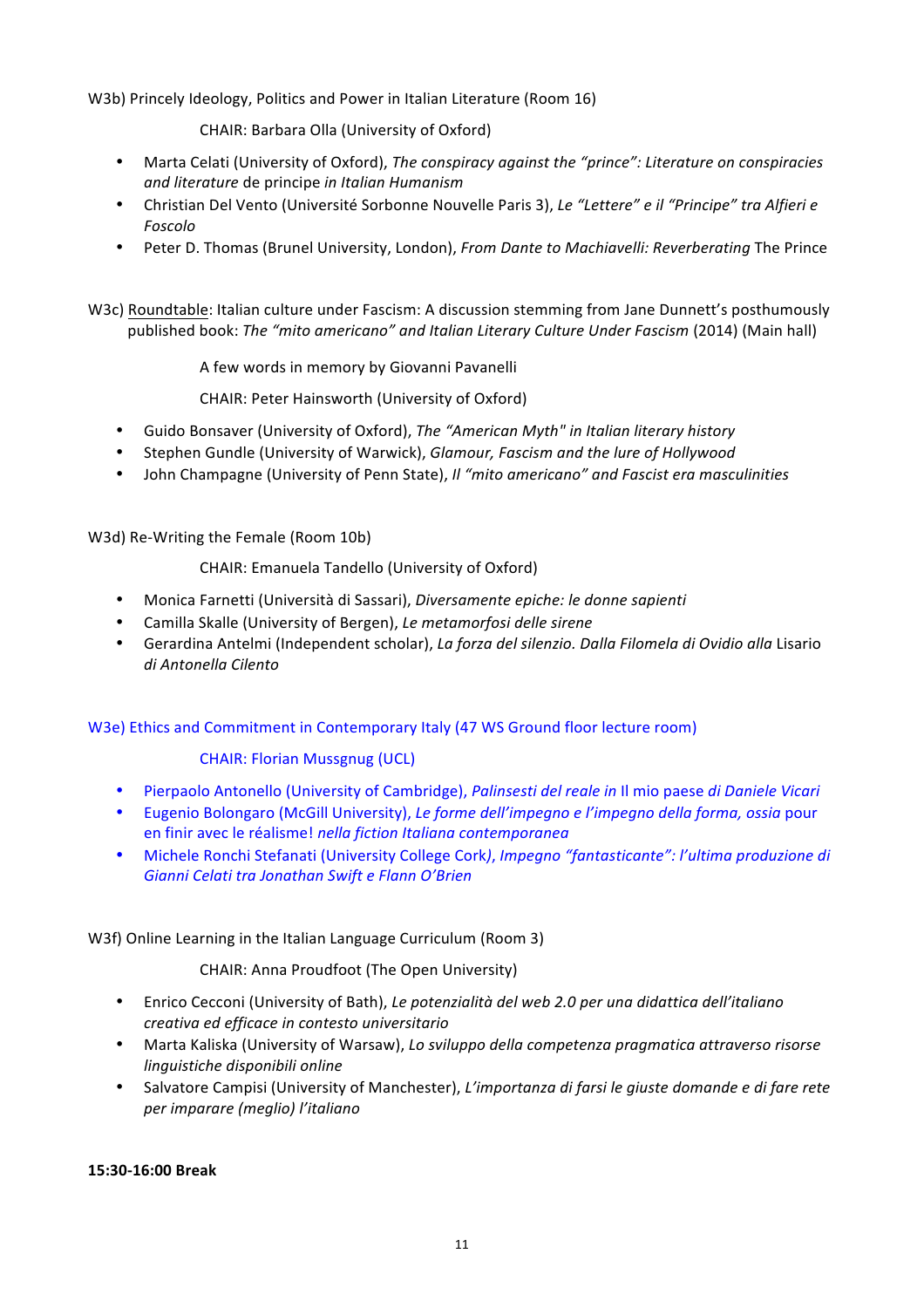# Session W4: 16:00-17:30

W4a) Renewing the Italian Epic Tradition (47 WS Ground floor lecture room)

CHAIR: Ita MacCarthy (University of Birmingham)

- Veronica Carta (Università di Cagliari), *Reconsidering the epic tradition: Bassiano Gatti's* Maria Regina di Scozia, poema heroico
- Ambra Anelotti (Royal Holloway, University of London), *From chivalric romance to elegy: Rewriting Ariostan heroines as abandoned women*

W4b) Visions and Destinies of Women in Nineteenth-Century Italy (Room 10b)

CHAIR: Olivia Santovetti (University of Leeds)

- Morena Corradi (Queens College, CUNY), *Nation-building and women's education in post-Unification Italian printed media*
- Sara Delmedico (University of Cambridge), *Morality and marriage in nineteenth-century Papal States*
- Lucy Hosker (University of Cambridge), *Women in post-Unification Italy: Laws, lifestyles, liberty?*

# W4c) Storie di Storia: Narrazioni e rivisitazioni del passato al femminile (47 WS Basement lecture room)

CHAIR: Ronald de Rooy (University of Amsterdam)

- Natalie Dupré (KU Leuven), *Luciana Nissim Momigliano: dal racconto di* Auschwitz (1946) a L'ascolto rispettoso *(2001)*
- Alessia Risi (University of Cork), *Frantumaglia femminile e contesto storico: analisi della tetralogia* L'amica geniale *di Elena Ferrante*
- Maria Bonaria Urban (University of Amsterdam), *Guerra partigiana e discorso di genere in* Dove finisce Roma

W4d) Italian Landscapes and Interior Spaces (Room 16)

CHAIR: Pierpaolo Antonello (University of Cambridge)

- Silvia Ross (University College Cork), *Tuscan landscapes of conflict: The ruins of World War II in literature and film*
- Maria Pia Arpioni (Università Ca' Foscari di Venezia), *Verso Sud: itinerari italiani di Piovene e Celati prima e dopo il boom*
- Adele Bardazzi (Christ Church, University of Oxford), *Ligurian and interior landscapes in Eugenio Montale's* Ossi di seppia

W4e) Using Digital Resources to Enhance Italian Language Learning (Room 3)

CHAIR: Rosalba Biasini (University of Liverpool)

- Andrea Zhok and Marcella Oliviero (University of Bristol), Insegna così impari *a peer-teaching* & technology enhanced grammar project. Teaching & learning Italian grammar for first year post A*level students at Bristol*
- Chiara La Sala (University of Leeds), *Enhancing written language skills during the Year Abroad through online independent learning*
- Anna Motzo (The Open University), *Using, adapting and sharing Italian learning resources to widen participation in language learning: Italian OERs for dyslexic students*